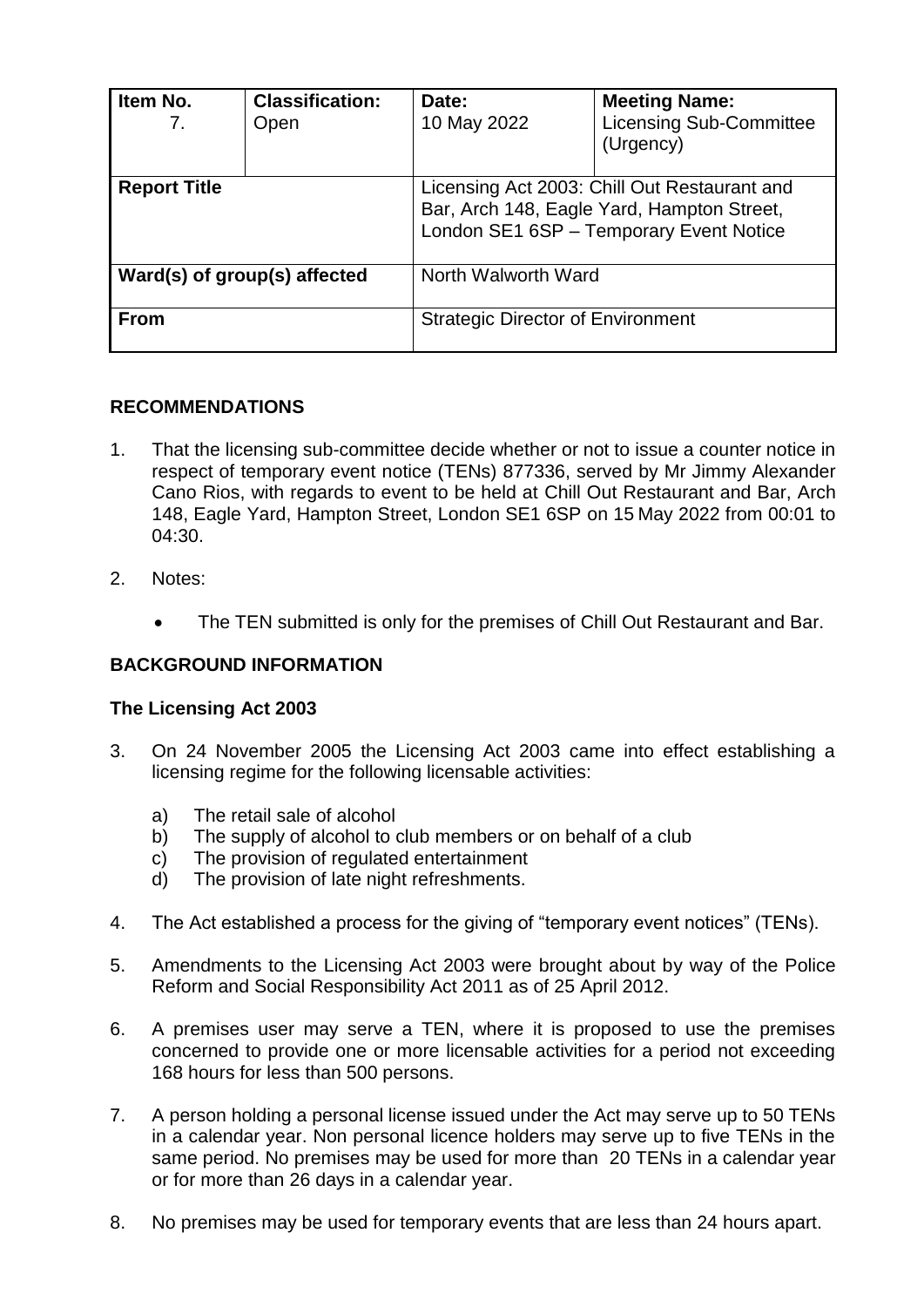- 9. The police or environmental health authority may intervene to prevent such an event taking place or agree a modification of the proposed arrangements, and their intervention may in some cases result in the licensing authority imposing conditions on a TEN.
- 10. If the police or environmental health team believe that allowing the premises to be used in accordance with the TEN will undermine the licensing objectives, namely:
	- i. The prevention of crime and disorder
	- ii. The prevention of public nuisance
	- iii. The promotion of public safety
	- iv. The protection of children from harm.
- 11. The police or environmental health team must give the premises user and the licensing authority an objection notice. This must be given within three working days of the receipt of the TEN.
- 12. A TEN does not relieve the premises user from any requirements under planning law for appropriate planning permission where it is required.
- 13. The police or environmental health may contact the premises user to discuss their objections and attempt to come to an agreement which will allow the proposed licensable activities to proceed. The TEN can be modified. If there is no agreement, the licensing authority must hold a hearing to consider the notice.
- 14. If the licensing authority receives an objection notice from the police or environmental health that is not withdrawn, it must (in the case of a standard TEN only) hold a hearing to consider the objection (unless all parties agree that this is unnecessary). The licensing committee may decide to allow the licensable activities to go ahead as stated in the notice. If the notice is in connection with licensable activities at licensed premises, the licensing authority may also impose one or more of the existing licence conditions on the TEN if it considers that this is appropriate for the promotion of the licensing objectives. If the authority decides to impose conditions, it must give notice to the premises user which includes a statement of conditions, and provide a copy to each relevant party. Alternatively, it can decide that the event would undermine the licensing objectives and give a counter notice. This prohibits the event from taking place.

### **KEY ISSUES FOR CONSIDERATION**

### **The Temporary Event Notice**

- 15. On 25 April 2022 a TEN was served by Jimmy Alexander Cano Rios for an event at Chill Out Restaurant and Bar, Arch 148, Eagle Yard, Hampton Street, London, SE1 6SP. The event is to be held on the 15 May 2022 from 00:01 to 04:30. A copy of the TEN application is attached to this report as Appendix A.
- 16. The TEN is summarised as follows:
	- To permit the sale of alcohol, regulated entertainment and late night refreshment on 15 May 2022 between 00:01 to 04:30 for licensable activities with an additional 30 mins to allow for the safe dispersal of patrons and the closure of the premises.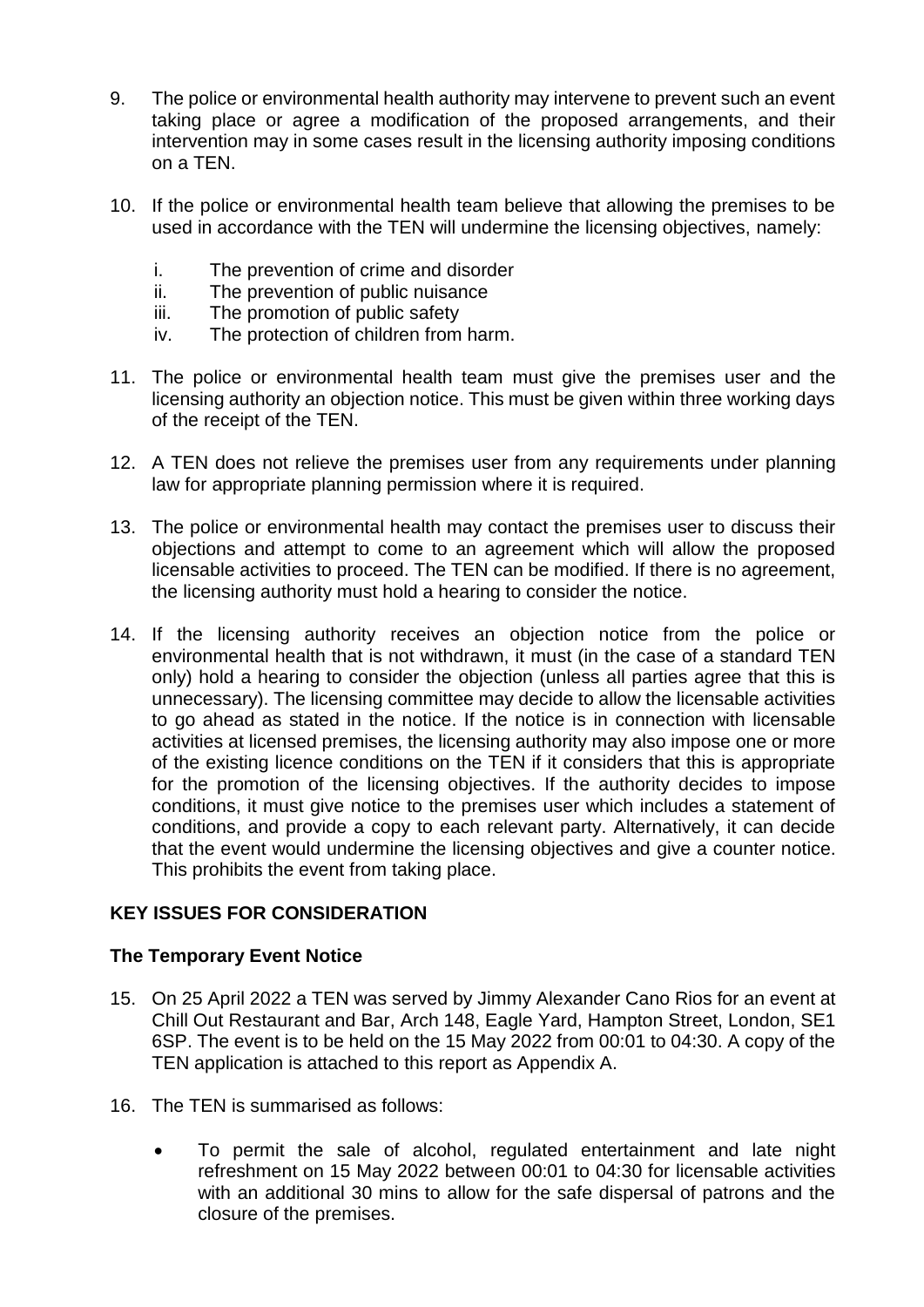17. The maximum number of people expected at any one time at the premises is 170. The supply of alcohol is in respect of consumption on the premises only.

## **The objection notice**

- 18. On 27 April 2022 the Metropolitan Police Service served an objection in respect of the TEN on the grounds of the prevention of crime and disorder.
- 19. The police state that the premises currently holds a premises licence, and has recently submitted a TEN for 17 and 18 April 2022. Following this event the police received complaints stating:
	- "People leaving establishment beyond 4am and drunk and disorderly and creating anti-social behaviour in area. We were subjected to hour's anti-social behaviour by drunken yobs. Shouting, arguing urinating behind the church while security men did nothing."
	- "It's really getting serious here now with continued anti-social behaviour most weekends as a result of non-existent dispersal policies. They are not worth the paper they are written on."
- 20. A Copy of the police objection is attached to this report in Appendix B.

## **TENs History**

| <b>Applicant</b> | Date of event  | Time of event and               | <b>Counter Notice</b> |
|------------------|----------------|---------------------------------|-----------------------|
|                  |                | activities                      | <b>Issued?</b>        |
| Jimmy            | $04/12/2021 -$ | Sale of alcohol on the          | No                    |
| Alexander        | 05/12/2021     | premises, Regulated             |                       |
| Cano Rios        |                | <b>Entertainment &amp; Late</b> |                       |
|                  |                | <b>Night Refreshment</b>        |                       |
|                  |                | between $00:01 - 03:00$         |                       |
|                  |                | and $00:01 - 03:00$             |                       |
| Jimmy            | $18/12/2021 -$ | Sale of alcohol on the          | <b>No</b>             |
| Alexander        | 19/12/2021     | premises, Regulated             |                       |
| Cano Rios        |                | <b>Entertainment &amp; Late</b> |                       |
|                  |                | <b>Night Refreshment</b>        |                       |
|                  |                | between $00:01 - 04:00$         |                       |
| Jimmy            | $11/12/2021 -$ | Sale of alcohol on the          | <b>No</b>             |
| Alexander        | 12/12/2021     | premises, Regulated             |                       |
| <b>Cano Rios</b> |                | <b>Entertainment &amp; Late</b> |                       |
|                  |                | <b>Night Refreshment</b>        |                       |
|                  |                | between 00:01 - 04:00           |                       |
| Jimmy            | $25/12/2021 -$ | Sale of alcohol on the          | <b>No</b>             |
| Alexander        | 25/12/2021     | premises, Regulated             |                       |
| <b>Cano Rios</b> |                | <b>Entertainment &amp; Late</b> |                       |
|                  |                | <b>Night Refreshment</b>        |                       |
|                  |                | between $00:01 - 04:00$         |                       |

21. Below is the history of TENs for the last year in respect of the premises.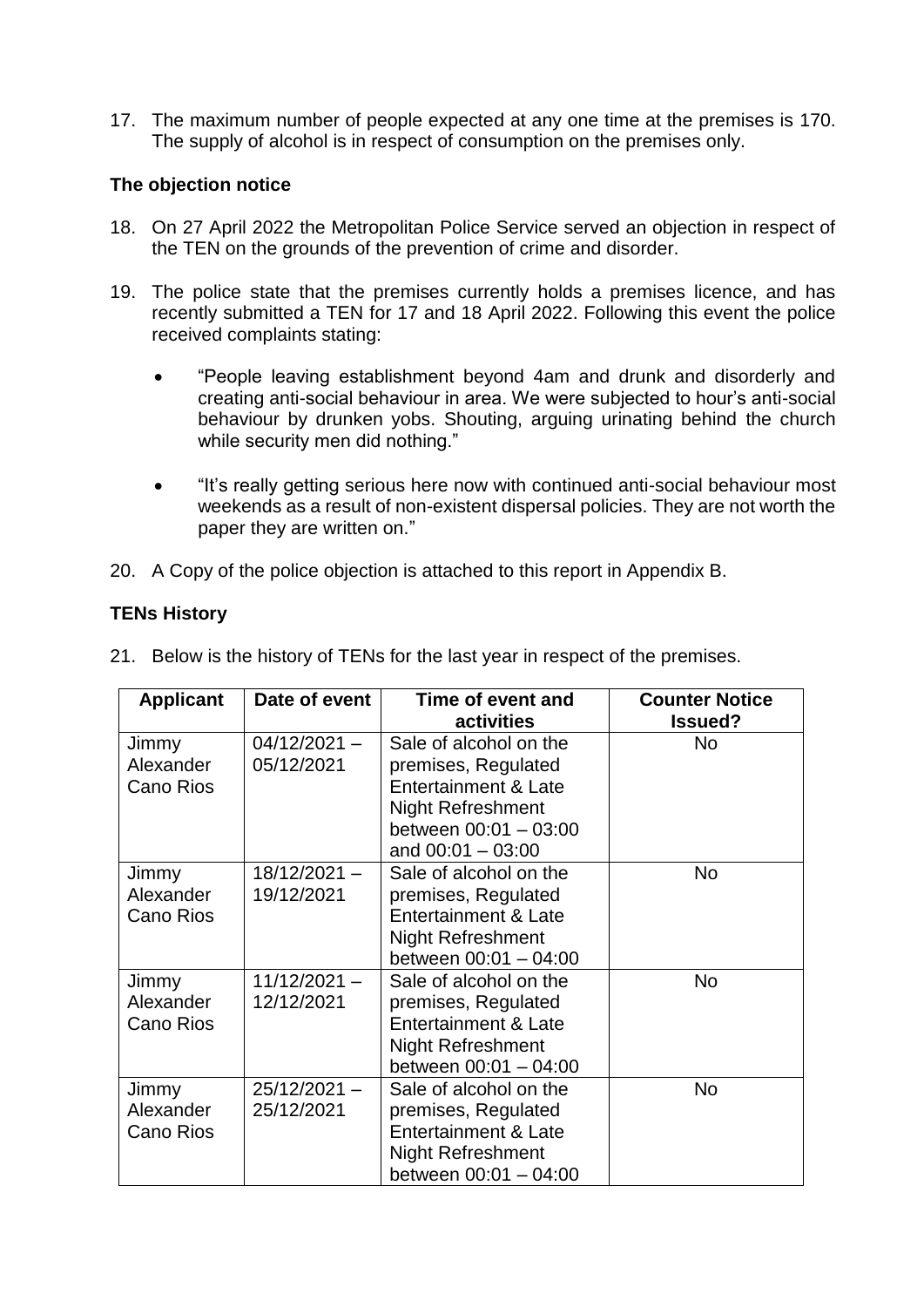| <b>Applicant</b>                | Date of event              | Time of event and<br>activities                                                                                                                                        | <b>Counter Notice</b><br><b>Issued?</b> |
|---------------------------------|----------------------------|------------------------------------------------------------------------------------------------------------------------------------------------------------------------|-----------------------------------------|
| Jimmy<br>Alexander<br>Cano Rios | 13/02/2021 -<br>13/02/2021 | Sale of alcohol on the<br>premises, Regulated<br>Entertainment & Late<br><b>Night Refreshment</b><br>between $00:01 - 04:00$                                           | <b>No</b>                               |
| Jimmy<br>Alexander<br>Cano Rios | 17/04/2022 -<br>18/04/2022 | Sale of alcohol on the<br>premises, Regulated<br>Entertainment & Late<br><b>Night Refreshment</b><br>between 00:01 - 04:30 -<br>$23:30 - 00:00$ and $00:01$ -<br>04:30 | No.                                     |
| Jimmy<br>Alexander<br>Cano Rios | 15/02/2020 -<br>16/02/2020 | Sale of alcohol on the<br>premises, Regulated<br><b>Entertainment &amp; Late</b><br><b>Night Refreshment</b><br>between $00:01 - 06:30$<br>and 00:01-06:30             | <b>No</b>                               |

### **Premises history**

22. A premises licence was issued in respect of the premises on the 26 May 2021.Chill Out Billards Pool Limited is the licence holder and Jimmy Alexander Cano Rios is the designated premises supervisor (DPS). The Premises licence is attached as Appendix C. A copy of Notice of Decision from the licensing sub-committee of 26 May 2021 is attached as Appendix D

### **Premises licence**

23. Details of current premises licence:

### **Recorded Music – Indoors:**

| $\circ$ | Monday | $08:00 - 23:30$ |
|---------|--------|-----------------|
|         |        |                 |

- o Tuesday 08:00 23:30
- o Wednesday 08:00 23:30
- o Thursday 08:00 23:30
- o Friday 08:00 00:30 o Saturday 08:00 - 00:30
- 
- o Sunday 08:00 23:30

## **Late Night Refreshment – Indoors:**

| $\circ$ | Monday    | 23:00 - 23:30 |
|---------|-----------|---------------|
| O       | Tuesday   | 23:00 - 23:30 |
| O       | Wednesday | 23:00 - 23:30 |
| O       | Thursday  | 23:00 - 23:30 |
| ∩       | Friday    | 23:00 - 00:30 |
| O       | Saturday  | 23:00 - 00:30 |
| O       | Sunday    | 23:00 - 23:30 |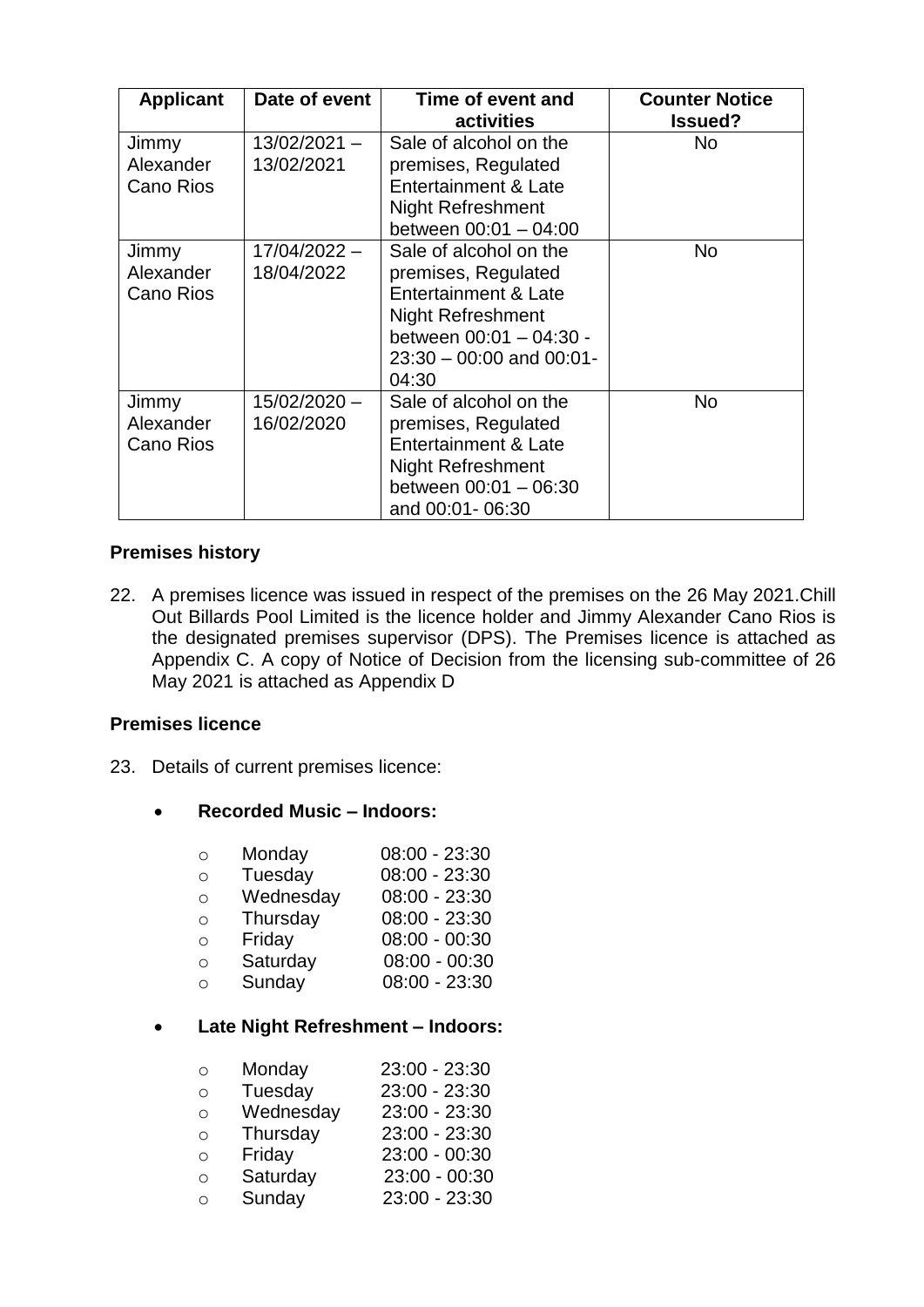## **Sale by retail of alcohol to be consumed on premises:**

| O | Monday    | 10:00 - 23:30   |
|---|-----------|-----------------|
| Ο | Tuesday   | 10:00 - 23:30   |
| O | Wednesday | 10:00 - 23:30   |
| O | Thursday  | 10:00 - 23:30   |
| Ο | Friday    | $10:00 - 00:30$ |
| O | Saturday  | $10:00 - 00:30$ |

o Sunday 10:00 - 23:30

## **Sale by retail of alcohol to be consumed off premises:**

| O       | Monday    | $10:00 - 00:00$ |
|---------|-----------|-----------------|
| O       | Tuesday   | $10:00 - 00:00$ |
| $\circ$ | Wednesday | $10:00 - 00:00$ |
| O       | Thursday  | $10:00 - 00:00$ |
| ∩       | Friday    | $10:00 - 01:00$ |
| O       | Saturday  | $10:00 - 01:00$ |
| O       | Sunday    | $10:00 - 00:00$ |

### **Opening hours:**

| $\circ$    | Monday    | $08:00 - 00:00$  |
|------------|-----------|------------------|
| $\circ$    | Tuesday   | $08:00 - 00:00$  |
| $\bigcirc$ | Wednesday | $08:00 - 00:00$  |
| ∩          | Thursday  | $08:00 - 00:00$  |
| ∩          | Friday    | $08:00 - 01:00$  |
| $\circ$    | Saturday  | $08:00 - 01:00$  |
| ∩          | Sunday    | $08:00 - 00:00.$ |
|            |           |                  |

### **Licensing visit history**

24. No licensing inspection or enforcement visits has been made at the premises.

### **The local area**

25. A map of the local area is attached as Appendix E. There are a number of other licensed premises in the immediate vicinity:

### **Aguila Restaurant, Arch 147 Eagle Yard, Hampton Street, London SE1 6SP:**

- The sale by retail of alcohol (on sales):
	- o Monday to Thursday from 10:00 to 22:00
	- o Friday and Saturday from 10:00 to 0:30
	- o Sunday from 10:00 to 23:30
- The provision of late night refreshment (both indoors and outdoors):
	- o Friday and Saturday from 23:00 to 00:30
	- o Sunday from 23:00 to 00:00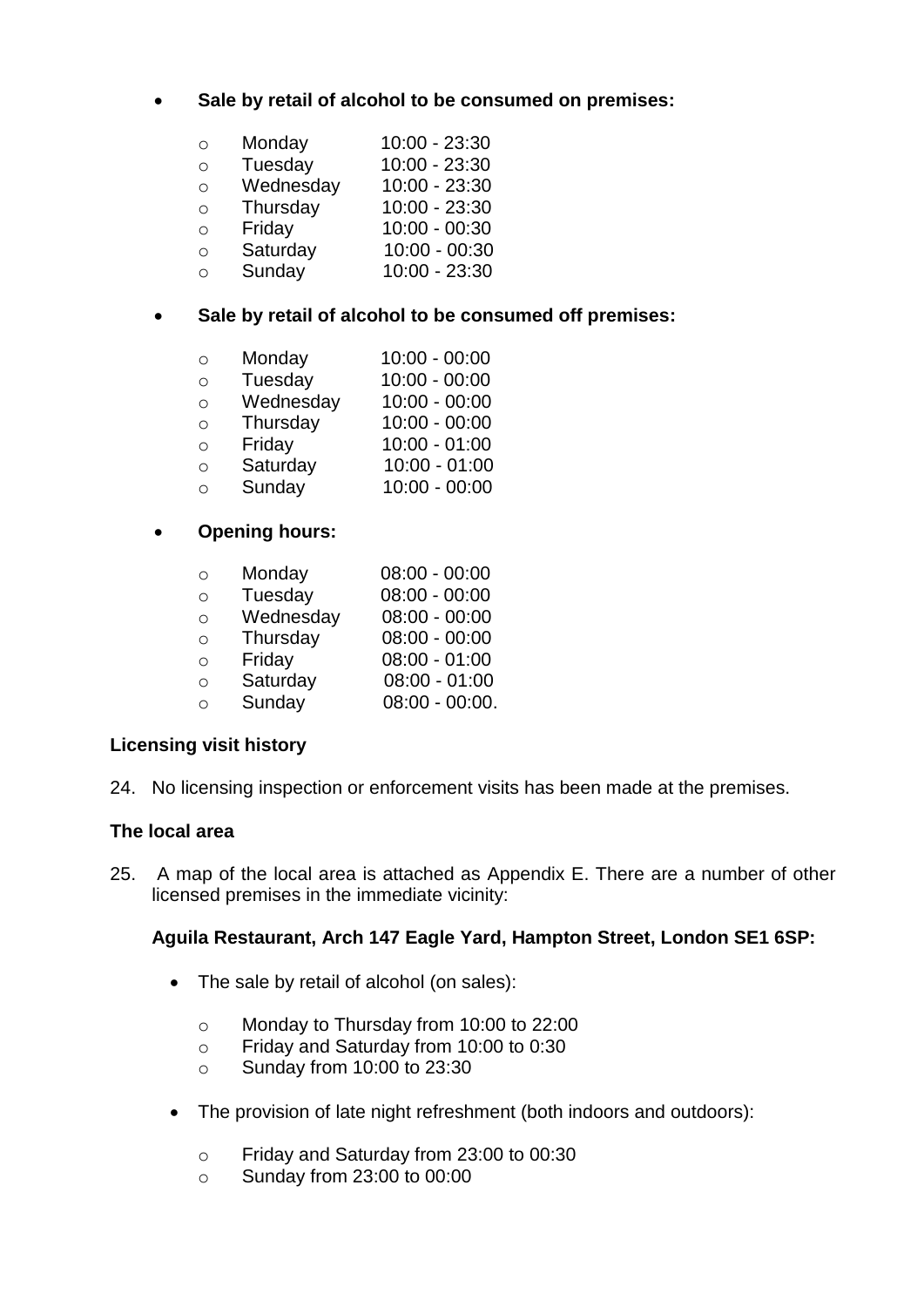- The provision of regulated entertainment in the form of recorded music:
	- o Monday to Saturday from 23:00 to 01:00
	- o Sunday from 23:00 to 00:00

## **Chaqueno Grill, Arch 145 Eagle Yard, London SE1 6SP:**

- The sale by retail of alcohol (on sales):
	- o Monday to Sunday from 09:30 to 22:00
	- o Friday and Saturday from 09:30 to 23:00
- The provision of regulated entertainment in the form of recorded music:
	- o Monday to Thursday from 08:00 to 23:00
	- o Friday and Saturday from 08:00 to 00:00
	- o Sunday from 08:30 to 23:00
- The provision of regulated entertainment in the form of live music:
	- o Monday to Thursday from 18:00 to 21:30
	- o Friday and Saturday from 17:00 to 21:30
	- o Sunday from 17:00 to 19:30

#### **Casa Columbia Bakery, Arch 141 Eagle Yard, Hampton Street, London SE1 6SP:**

- The sale by retail of alcohol (on sales only):
	- o Monday to Sunday from 11:00 to 22:30

### **Dragon Castle, 100 Walworth Road, London SE17 1JL:**

- The sale by retail of alcohol (on sales only):
	- o Monday to Sunday from 11:00 to 23:30
- The provision of late night refreshment (both indoors and outdoors):
	- o Monday to Sunday from 11:00 to 23:30

### **Da Spago Limited, Unit 1, 163 Dashwood Way, London SE17 3PZ:**

- The sale by retail of alcohol (off sales only):
	- o Monday to Saturday from 08:00 to 19:30
	- o Sunday from 11:00 to 15:00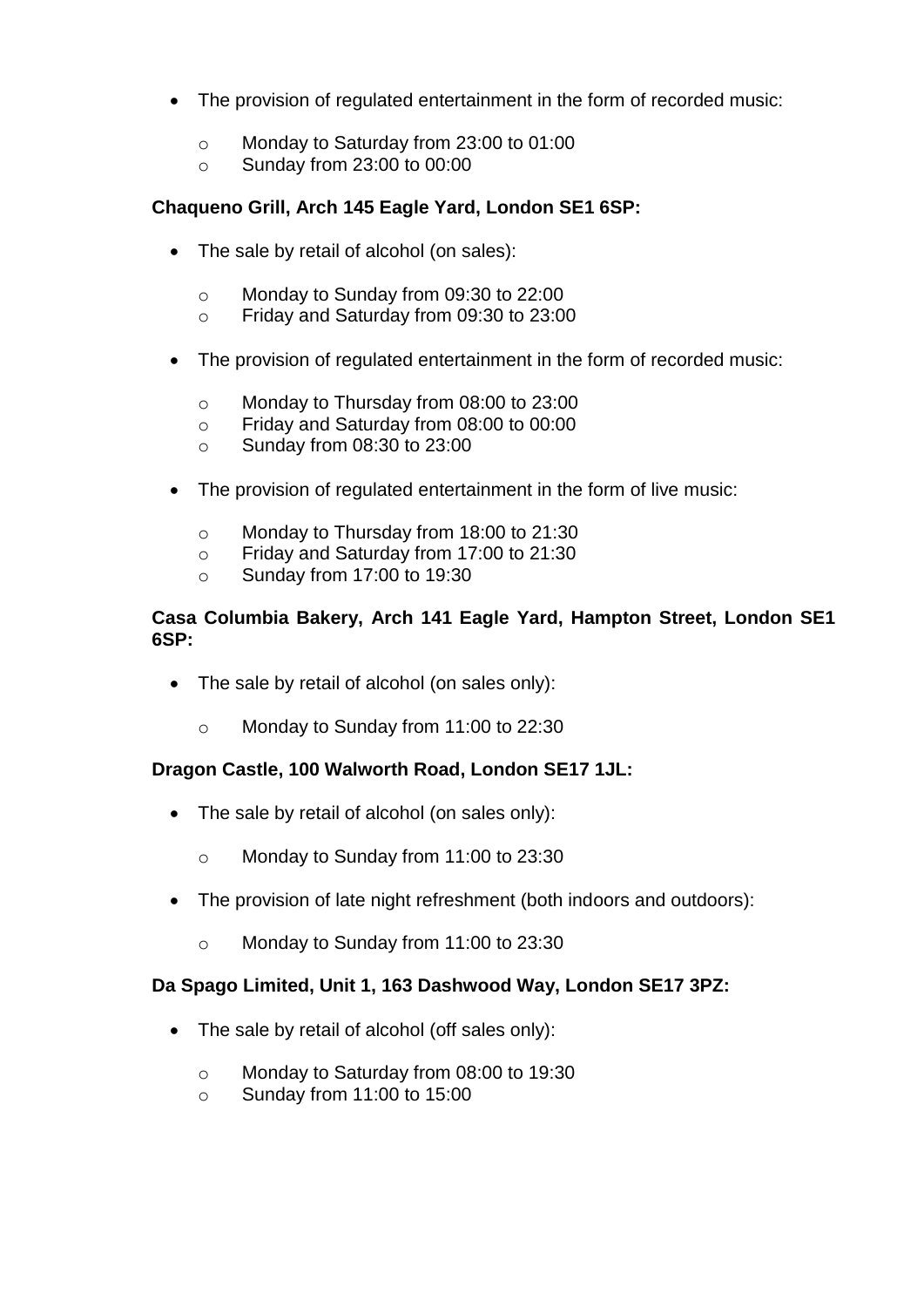## **After Taste Chinese Restaurant, 97 Newington Butts, London SE1 6SF:**

- The sale by retail of alcohol (both on and off sales):
	- o Monday to Saturday from 11:00 to 00:00 (midnight)
	- o Sunday from 12:00 (midday) to 23:30
- The provision of late night refreshment (indoors):
	- o Monday to Saturday from 23:00 to 00:00 (midnight)
	- o Sunday from 12:00 (midday) to 23:30

## **Ivory Arch, 80-82 Walworth Road, London SE1 6SW:**

- The sale by retail of alcohol (both on and off sales):
	- o Monday to Sunday from 11:00 to 00:00 (midnight)
- The provision of late night refreshment (both indoors and outdoors):
	- o Monday to Sunday from 23:00 to 00:00 (midnight)
- The provision of regulated entertainment in the form of live music, recorded music, films and plays :
	- o Monday to Sunday from 11:00 to 00:00 (midnight)

## **Mamuska, 16 Elephant and Castle, London SE1 6TH:**

- The sale by retail of alcohol (both on and off sales):
	- o Monday to Saturday from 10:00 to 02:00 (the following day)
	- o Sunday from 12:00 (midday) to 23:00
- The provision of late night refreshment (both indoors and outdoors):
	- o Monday to Saturday from 23:00 to 02:30 (the following day)
	- o Sunday from 23:00 to 23:30
- The provision of regulated entertainment in the form of live music, recorded music, and performances of dance:
	- o Monday to Saturday from 09:00 to 02:00 (the following day)
	- o Sunday from 09:00 to 23:00

## **Chatkhara Restaurant, 84 Walworth Road, London SE1 6SQ:**

- The provision of late night refreshment (indoors):
	- o Monday to Sunday from 23:00 to 02:00 (the following day)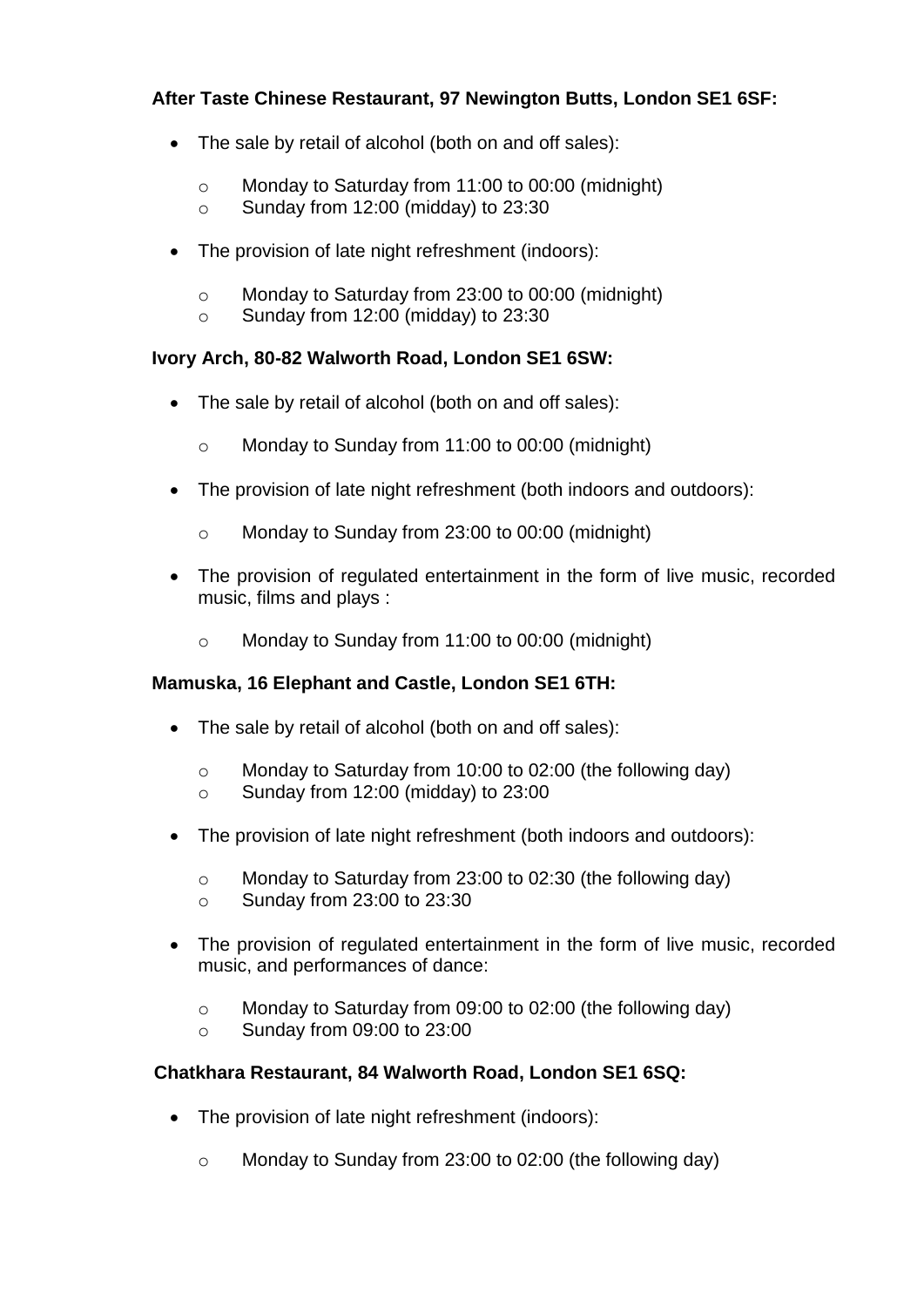## **La Barra, Arch 147, Eagle Yard, London SE1 6SP:**

- The sale by retail of alcohol (on sales only):
	- o Sunday to Thursday from 10:00 to 23:00
	- o Friday and Saturday from 10:00 to 00:00
- The provision of late night refreshment (indoors):
	- o Sunday to Thursday from 23:00 to 23:30
	- o Friday and Saturday from 23:00 to 00:00

## **Rincon Tropical, 2nd Floor, Arch 147 Eagle Yard, London SE1 6SP:**

- The sale by retail of alcohol (on sales only):
	- o Sunday to Thursday from 10:00 to 23:00
	- o Friday and Saturday from 10:00 to 00:00
- The provision of late night refreshment (indoors):
	- o Sunday to Thursday from 23:00 to 23:30
	- o Friday and Saturday from 23:00 to 00:30.

## **Policy considerations**

26. Section 4 of the Southwark statement of licensing policy on "administration, exercise and delegation of function" deals with the parameters under which TENs may be considered.

## **Consideration by the sub-committee**

27. The sub-committee is asked to consider whether then issue of a counter notice is necessary for the promotion of the prevention of public nuisance and protection of public safety licensing objectives.

## **Climate change implications**

- 28. Following council assembly on 14 July 2021, the council is committed to considering the climate change implications of any decisions.
- 29. Climate change is not a legal factor in the consideration of a grant of a premises license under the current licensing objectives, however members can make enquiries and request an agreement from applicants to promote the reduction of the impact of climate change that may be caused by the operation of the premises.
- 30. Examples of such agreements may be:
	- Not use single use plastics, such as disposable plastic glasses, when selling alcohol at the premises.
	- Encourage patrons not to drive to venues by providing details of public transport on their webpages/tickets.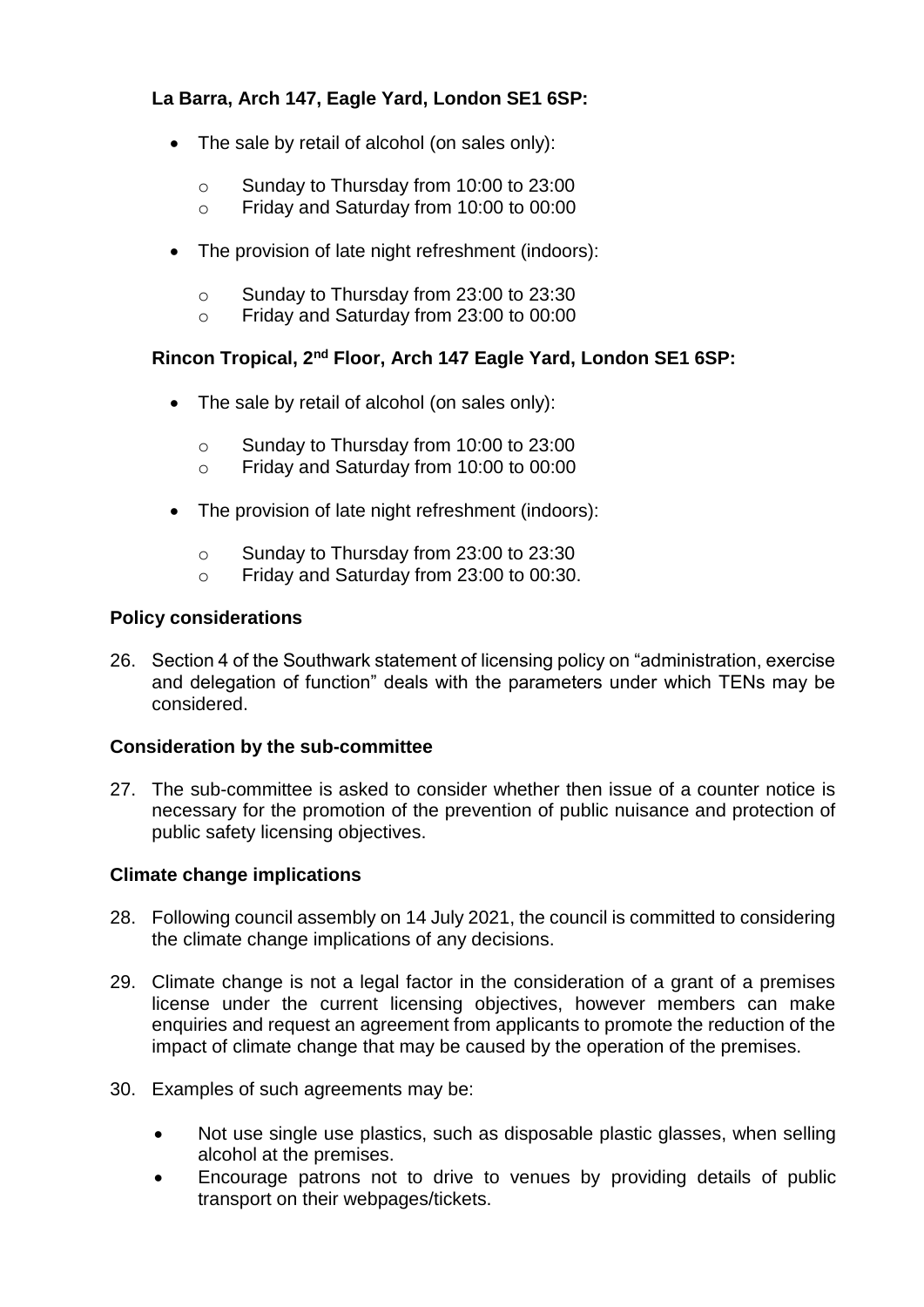31. The council's climate change strategy is available at:

[https://www.southwark.gov.uk/assets/attach/48607/Climate-Change-Strategy-July-](https://www.southwark.gov.uk/assets/attach/48607/Climate-Change-Strategy-July-2021-.pdf)[2021-.pdf](https://www.southwark.gov.uk/assets/attach/48607/Climate-Change-Strategy-July-2021-.pdf) 

### **Community, equalities (including socio-economic) and health impacts**

### **Community impact statement**

- 32. Each application is required by law to be considered upon its own individual merits with all relevant matters taken into account.
- 33. Members are advised that under the Act, the matters to which consideration may be given in this instance are the crime and disorder and public nuisance objectives.
- 34. In considering the TENs in terms of community impact the sub-committee must restrict its considerations to this matter.

### **Equalities (including socio-economic) impact statement**

- 35. This report does not result in a policy decision and each application is required to be considered upon its own individual merits with all relevant matters taken into account. In considering the recommendations of this report, due regard must be given to the public sector equality duty set out in section 149 of the Equality Act 2010. This requires the council to consider all individuals when carrying out its functions.
- 36. Importantly, the council must have due regard to the need to eliminate discrimination, harassment, victimisation, or other prohibited conduct; advance equality of opportunity and foster good relations between people with protected characteristics and those who do not. The relevant protected characteristics are age, disability, gender reassignment, pregnancy and maternity, race, religion or belief, sex, sexual orientation. The public sector equality duty also applies to marriage and civil partnership, but only in relation to the need to eliminate discrimination, harassment, victimisation, or other prohibited conduct.
- 37. The equalities impact statement for licensing decisions is contained within the Southwark statement of licensing policy 2021 – 2026:

[https://www.southwark.gov.uk/business/licences/business-premises](https://www.southwark.gov.uk/business/licences/business-premises-licensing/licensing-and-gambling-act-policy)[licensing/licensing-and-gambling-act-policy.](https://www.southwark.gov.uk/business/licences/business-premises-licensing/licensing-and-gambling-act-policy)

38. The equalities impact assessment is available at:

[https://moderngov.southwark.gov.uk/documents/s92016/Appendix%20F%20-](https://moderngov.southwark.gov.uk/documents/s92016/Appendix%20F%20-%20Equalities%20Impact%20Assessment.pdf) [%20Equalities%20Impact%20Assessment.pdf](https://moderngov.southwark.gov.uk/documents/s92016/Appendix%20F%20-%20Equalities%20Impact%20Assessment.pdf)

### **Health impact statement**

39. Health impacts cannot be considered by law when making decisions under the Licensing Act 2003.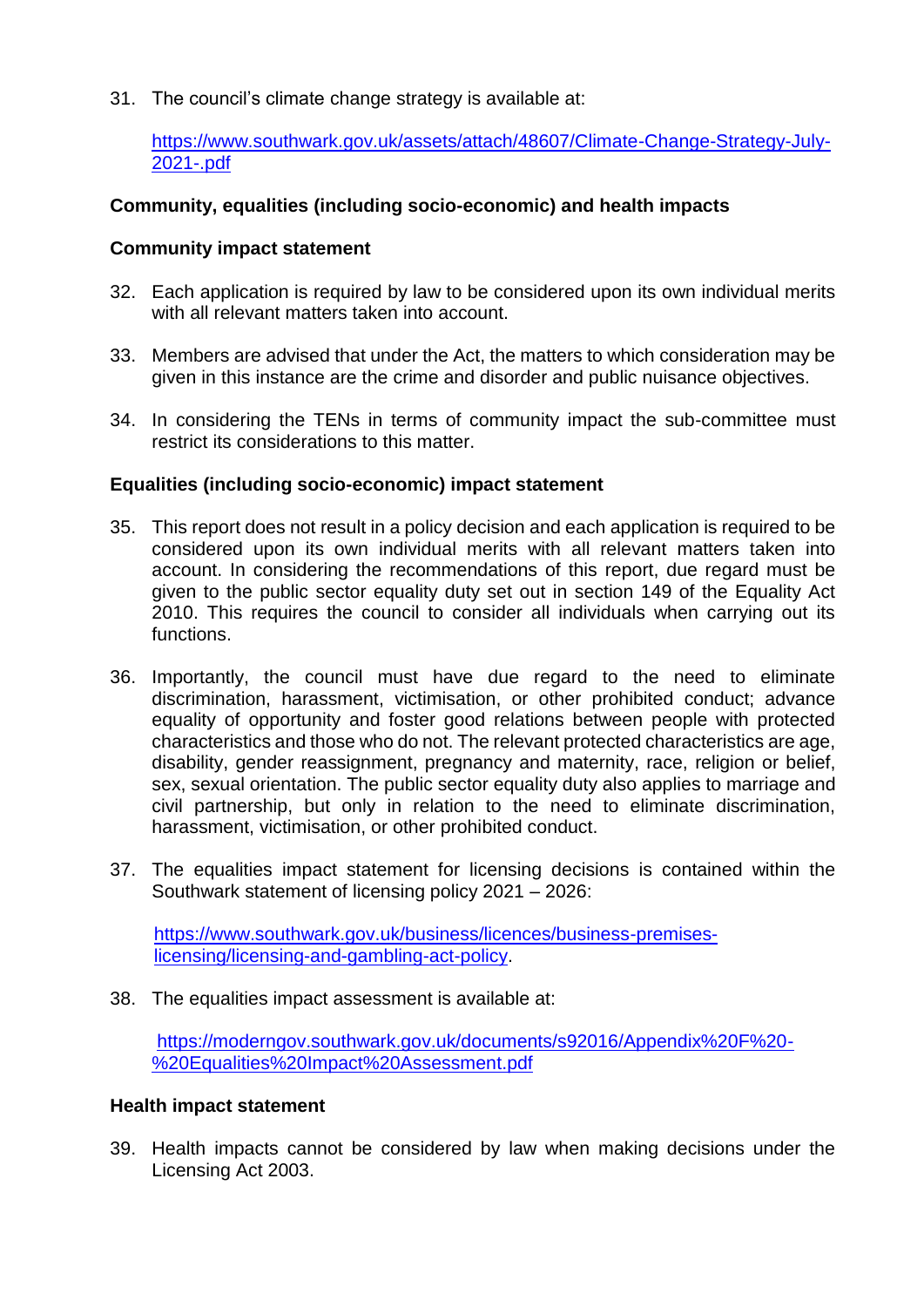## **Resource implications**

40. A fee of £21.00 has been paid by the applicant in respect of each TEN, this being the statutory fee payable.

## **Consultation**

41. The Act provides for no consultations to take place other than the process outlined in this report.

## **SUPPLEMENTARY ADVICE FROM OTHER OFFICERS**

## **Director of Law and Governance**

- 42. The sub-committee is asked to determine the notification of this temporary event under Section 105 of the Licensing Act 2003 and to consider whether or not counter notice should be issued in the circumstance. It must only issue a counter notice if they believe the event would undermine the crime prevention objective set out in the Act
- 43. The principles which sub-committee members must apply are set out below.

## **Principles for making the determination**

- 44. The general principle is that temporary event notices must be accepted unless a relevant objection is received from the police. This is subject to the proviso that the premises user has complied with regulations and submitted the notice within a prescribed time.
- 45. A relevant objection is that which:
	- Is about the likely effect of the TEN on the promotion of the crime prevention of the licensing objectives
	- Is made by the metropolitan police
	- Has not been withdrawn
	- Are not, in the opinion of the relevant licensing authority, frivolous or vexatious.
- 46. If a relevant objection notice is received then the sub-committee must have regard to it in determining whether it is necessary for the promotion of the prevention of crime prevention and the prevention of public nuisance licensing objectives of the Licensing Act to:
	- Issue a counter notice by adding to, omit, and/or alter the conditions of the licence or
	- Reject the whole or part of the application for TEN.

### **Conditions**

47. The sub-committee may only attach conditions on the carrying on of permitted licensable activities on TENs where they premises is already in subject to a premises licence and the conditions are carried over from that premises licence. The subcommittee's function is to determine whether a counter notice should be issued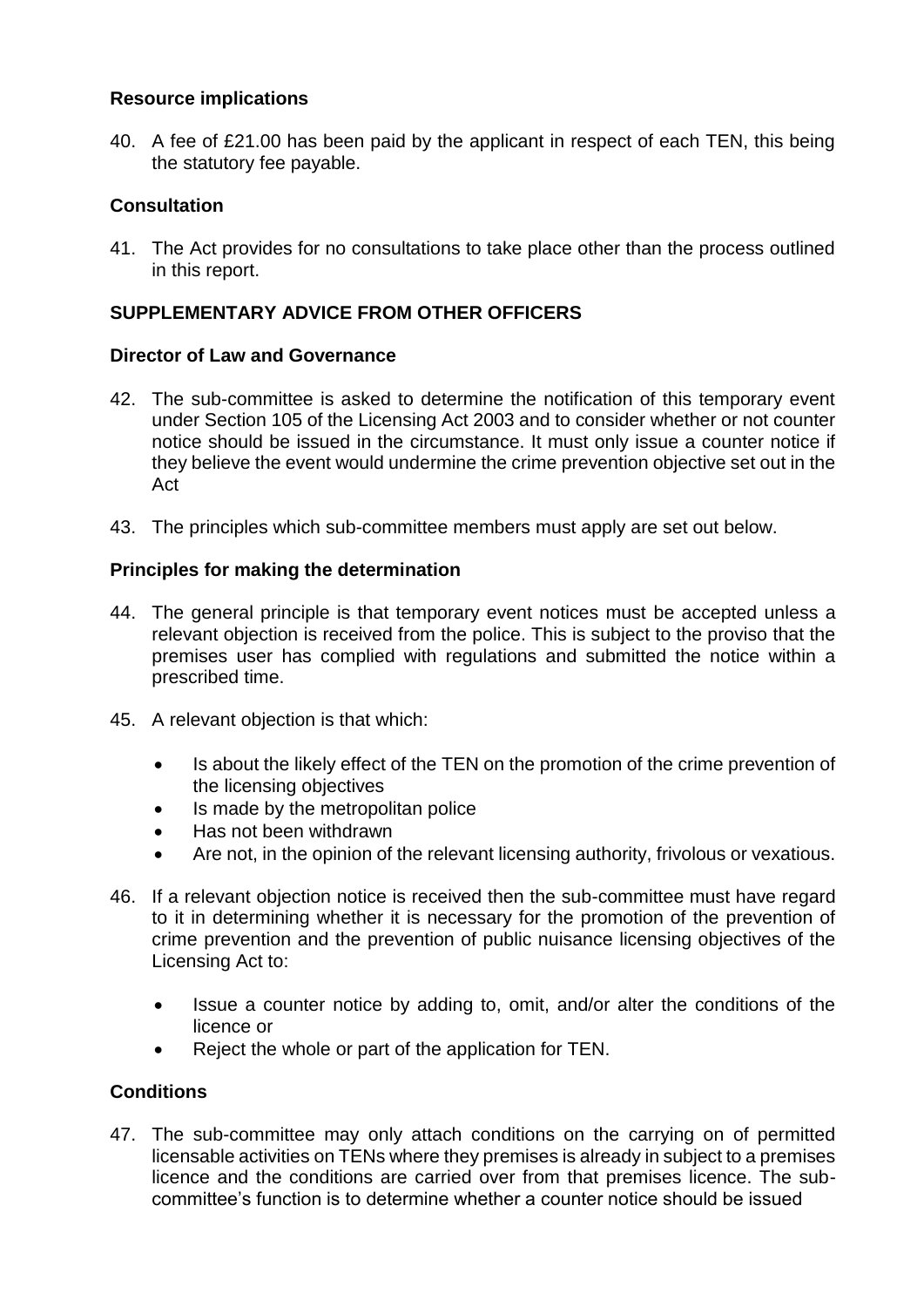## **Reasons**

48. The sub-committee must give reasons for its decision to issue or not to issue a counter notice.

### **Hearing procedures**

- 49. Subject to the licensing hearing regulations, the licensing committee may determine its own procedures. Key elements of the regulations are that:
	- The hearing shall take the form of a discussion led by the authority. Cross examination shall not be permitted unless the authority considered that it is required for it to consider the objection.
	- Members of the authority are free to ask any question of any party or other person appearing at the hearing.
	- The committee must allow the parties an equal maximum period of time in which to exercise their rights to:
		- o Address the authority
		- $\circ$  If given permission by the committee, question any other party.
		- o In response to a point which the authority has given notice it will require clarification, give further information in support of their submission.
	- The committee shall disregard any information given by a party which is not relevant:
		- o To the particular submission before the committee
		- o To the licensing objectives prevention of crime and disorder.
	- The hearing shall be in public, although the committee may exclude the public from all or part of a hearing where it considers that the public interest in doing so outweighs the public interest in the hearing, or that part of the hearing, taking place in private.
	- In considering the objection and notice the authority may take into account documentary or other information produced by a party in support of their objection or notice (as applicable) either before the hearing or, with the consent of all the other parties, at the hearing.
- 50. This matter relates to the determination of a notification for a temporary event notice under section 105 of the Licensing Act 2003. Regulation 26(1) (c) requires the subcommittee to make its determination at the conclusion of the hearing.
- 51. Members should note that the licensing sub-committee is meeting on this occasion solely to perform the role of licensing authority. The sub-committee sits in quasijudicial capacity, and must act impartially. It must offer a fair and unbiased hearing of the application. In this case, members should disregard the council's broader policy objectives and role as statutory authority in other contexts. Members must direct themselves to making a determination solely based upon the licensing law, guidance and the council's statement of licensing policy.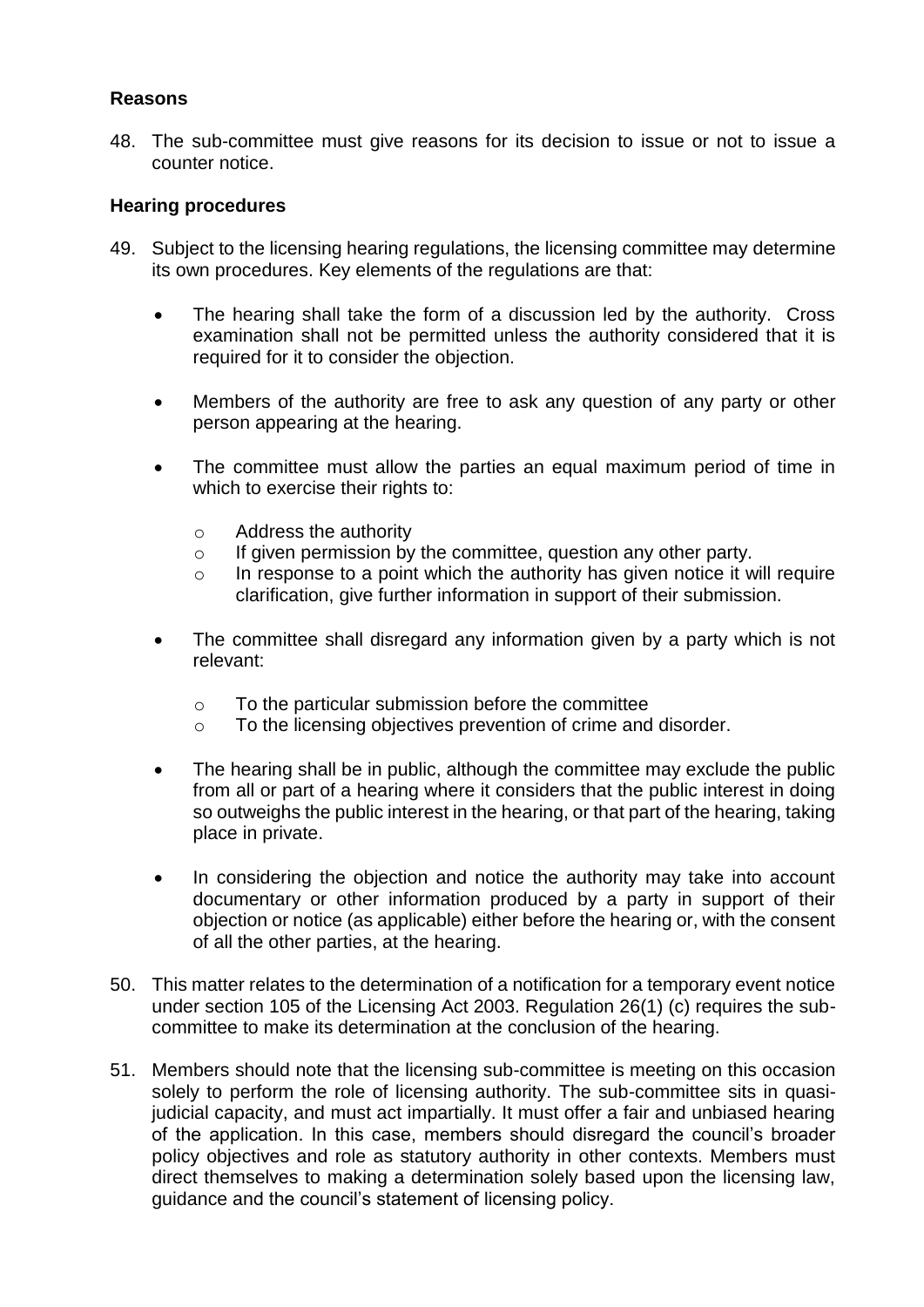- 52. As a quasi-judicial body the licensing sub-committee is required to consider the temporary event notice on its merits. The sub-committee must take into account only relevant factors, and ignore irrelevant factors. The decision must be based on evidence, that is to say material, which tends logically to show the existence or nonexistence of relevant facts, or the likelihood or unlikelihood of the occurrence of some future event, the occurrence of which would be relevant. The licensing subcommittee must give fair consideration to the contentions of the police objection.
- 53. Members will be aware of the council's code of conduct which requires them to declare personal and prejudicial interests. The code applies to members when considering licensing applications. In addition, as a quasi-judicial body, members are required to avoid both actual bias, and the appearance of bias.
- 54. Under the Human Rights Act 1998, the sub committee needs to consider the balance between the rights of the applicant and those making the objection to the application when making their decision. The sub-committee has a duty under section 17 Crime and Disorder Act 1998 when making its decision to do all it can to prevent crime and disorder in the borough.
- 55. Where the relevant counter notice under section 105(3) is given the premises user may appeal against that decision. Where a counter notice is not given, the chief officer of police may appeal against that decision. The appeal must be made to the Magistrates' Court within a period of 21 days beginning with the day on which the applicant was notified by the licensing authority of the decision to be appealed against. No appeal may be brought later than five working days before the day on which the event begins.

### **Guidance**

56. Members are required to have regard to the Home Office revised guidance in carrying out the functions of licensing authority. However, guidance does not cover every possible situation, so long as the guidance has been properly and carefully understood, members may depart from it if they have reason to do so. Full reasons must be given if this is the case.

## **Strategic Director of Finance and Governance**

57. The head of regulatory services has confirmed that the costs of this process over and above the application fee are borne by the service.

## **REASONS FOR URGENCY**

58. The TENs process is time limited, and due to legislative time constraints it would not be possible to wait for a further meeting to be held to consider this report.

## **REASONS FOR LATENESS**

59. Due to the time limited nature of TENs there was not sufficient time to prepare and clear the report in time for the main agenda dispatch.